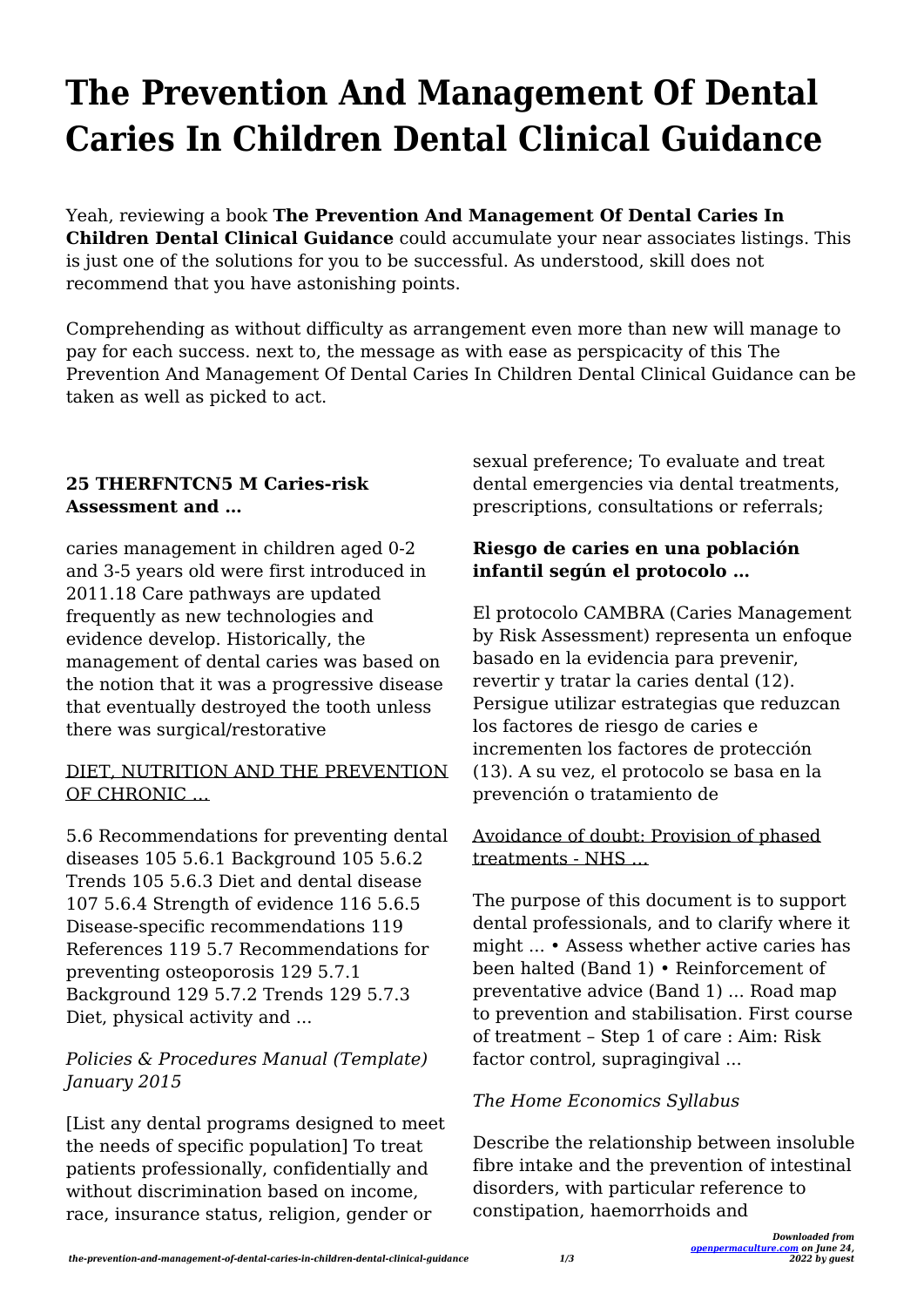diverticulitis. Discuss the relationship between soluble fibre intake and circulatory/heart health as well as blood sugar control. 9. Fats and Oils - 2 double lessons

#### **Nursing Management of Oral Hygiene**

Brush teeth with fluoride toothpaste twice daily for the prevention and control of dental caries. Avoid glycerine-based oral cleansing agents. Do not use glycerinebased products containing lemon. Use appropriately diluted (according to manufacturer's instruction) sodium bicarbonate for dissolving viscous mucous.

#### **SCHEDULE OF DENTAL PROCEDURES This schedule …**

D0425 Caries Susceptibility Tests 50 D1110 Prophylaxis (adult) 50 D1120 Prophylaxis (child) 50 ... D1320 Tobacco Counseling for the Control and Prevention of Oral Disease 50 ... D. PAIN MANAGEMENT AND ADJUNCTIVE SERVICES: Benefits in this category are subject to a …

*National Board Dental Hygiene Examination (NBDHE) …*

• Provision of instruction for prevention and management of oral diseases 1. Dental caries 2. Periodontal disease 3. Oral conditions • Anxiety and pain control • Recognition and management of compromised patients • Dental hygiene treatment strategies 1. Diagnosis 2. Treatment plan 3. Case presentation • General • Performing ...

#### **Assessment and treatment of children and ... - Queensland …**

inpatient care, collaborative development of care plans, relapse prevention and discharge planning, and providing the child/adolescent and their family and/or carers an opportunity to give feedback. • Close collaboration is required between all relevant services and clinicians to optimise decision-making and implementation of

treatment and care.

### *of Cancer Treatment Dental Provider's Oncology*

Consult the oncologist before any dental procedure, including prophylaxis. • Monitor the patient's oral health for plaque control, tooth demineralization, dental caries, and infection. • Watch for infections on the tongue and oral mucosa. Herpes simplex and Candida albicans are common oral infections. • Delay elective oral procedures for ...

## **Carbohydrates and Health - GOV.UK**

4 Background on health outcomes (disease prevention) 30 Cardiovascular disease 30 Obesity 30 Type 2 diabetes mellitus 31 Colo-rectal health 31 Oral health 33 Markers and measures and their related health outcomes 34 5 Total carbohydrates 36 Adults 37 Cardiovascular disease events 37 Coronary events 38 Stroke 38

*City & Guilds Level 3 Extended Diploma in Dental Nursing …*

in the dental setting 35 303 Prevention and control of infection in the dental setting 44 304 Dental and regional anatomy, oral health assessments and treatment planning 40 305 Recognising and supporting actions during first aid and medical emergencies 28 306 The safe use of ionising radiation to produce quality radiographic images 32

#### **Eating Disorder Assessment and Treatment Protocol**

American Academy of Pediatrics (2010). Clinical Report – Identification and management of eating disorders in children and adolescents. Pediatrics, 111(1), 1240-1253. Academy of Eating Disorders (2011) Eating Disorders: Critical points for early recognition and medical risk management in the care of individuals with eating disorders, 2nd Edition.

# **Personal development plan: Examples -**